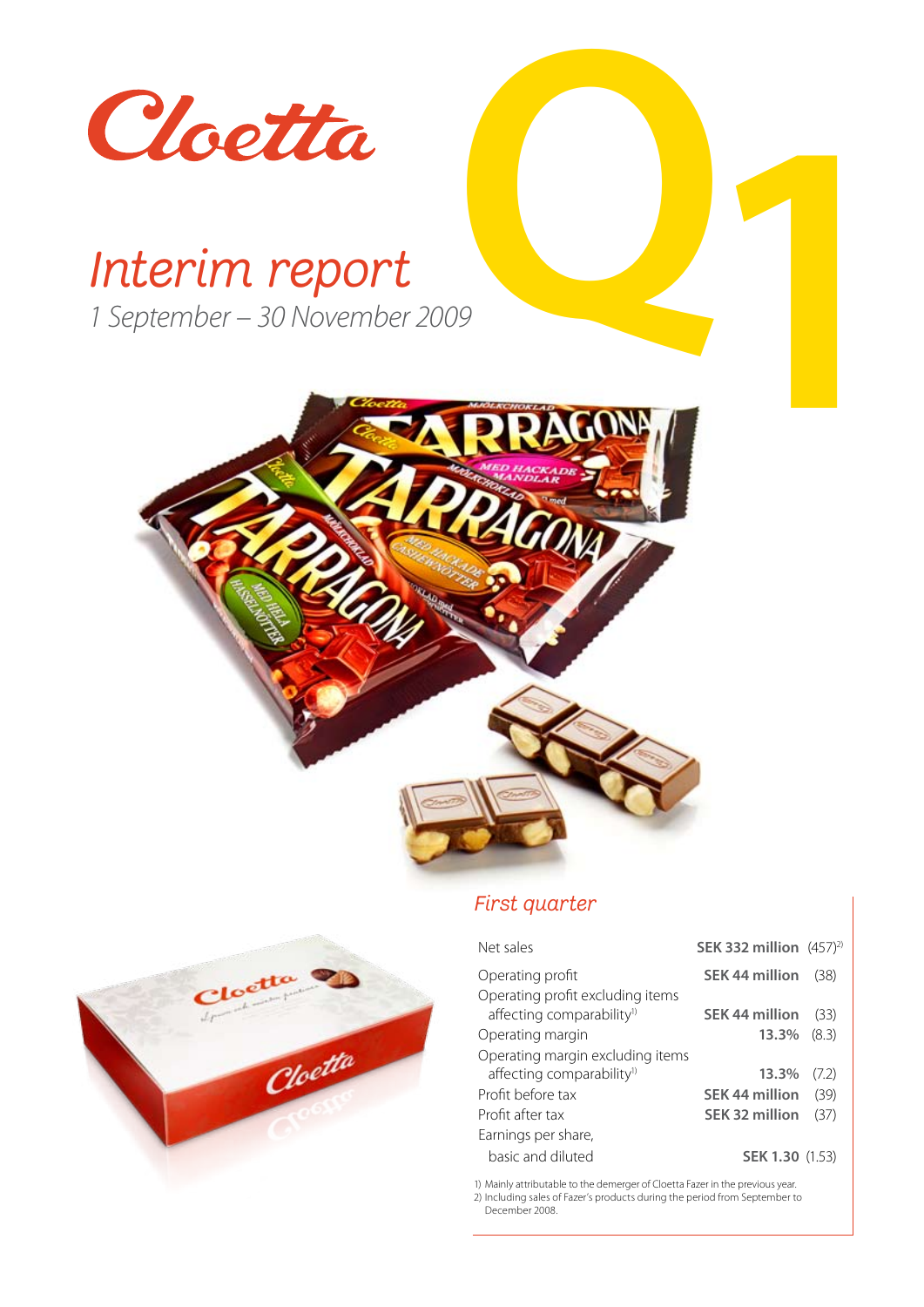# *Comments from the CEO*

### *It is a longstanding Cloetta tradition to deliver delicious combinations such as wafers and chocolate, toffee and chocolate, nuts and chocolate and marshmallows for Christmas, to name a few.*

Sales of Cloetta's brands during our first quarter, which includes the important Christmas season and is thus the most significant quarter in terms of earnings, rose by 7%. In the past quarter we relaunched Tarragona, a chocolate bar with nuts in three delicious combinations. A new assorted chocolate box and Cloetta's Juleskum have also contributed to growth in sales.

Strong sales, successful product launches and efficient production also resulted in an improved operating profit for the first quarter, from SEK 33 million to SEK 44 million. Our annual profit for 2008/2009 was better than anticipated in connection with the demerger and our first quarter of 2009/2010 is showing a continuation of the same trend.

The focus on the Cloetta brand and our various product brands was increased during the quarter through the closing of our office in Stockholm to gather all development and marketing resources in Ljungsbro. Greater closeness between product development, production and other functions will provide scope for faster decisions and higher level of activity in all brand-related matters. Cloetta's brands are created through the combined efforts of all our employees.

The price of cocoa rose at the end of the period. Together with a continued weak Swedish krona, this has led to higher raw material costs. Due to the use of forward contracts, these increased costs will affect us at a certain delay.

We can look back on a good first quarter – and ahead of us we have several exciting product innovations – in delicious new combinations.



Curt Petri, Managing Director and CEO

### *Financial information*

|                                                                          |       | <b>First quarter</b> |                 | <b>Rolling 12</b>     | Full year 08/09       |
|--------------------------------------------------------------------------|-------|----------------------|-----------------|-----------------------|-----------------------|
|                                                                          |       | 2009<br>Sep-Nov      | 2008<br>Sep-Nov | Dec 2008-<br>Nov 2009 | Sep 2008-<br>Aug 2009 |
| Net sales                                                                | SEK M | 332                  | $457^{2}$       | $1.059^{2}$           | $1.184^{2}$           |
| Operating $profit$ <sup>1)</sup>                                         | SEK M | 44                   | 33              | 19                    | 8                     |
| Operating margin <sup>1)</sup>                                           | $\%$  | 13.3                 | 7.2             | 1.8                   | 0.7                   |
| Items affecting comparability with an effect<br>on operating profit, net | SEK M |                      | 5               | $-13$                 | $-8$                  |
| Profit before tax <sup>1)</sup>                                          | SEK M | 44                   | 34              | 17                    | $\overline{7}$        |
| Profit for the period                                                    | SFK M | 32                   | 37              |                       | 6                     |
| Cash flow from operating activities                                      | SFK M | $-21$                | 60              | 46                    | 127                   |

1) Excluding items affecting comparability.

2) Including sales of Fazer's products during the period from September to December 2008.

### *About Cloetta*

Founded in 1862, Cloetta is the Nordic region's oldest and Sweden's only major confectionery company. The company's best known brands are Kexchoklad, Center, Plopp, Polly, Tarragona, Guldnougat, Bridge, Juleskum, Sportlunch and Extra Starka. Cloetta has two production units in Sweden, one in Ljungsbro and one in Alingsås. As of 16 February 2009 Cloetta's class B shares are traded on NASDAQ OMX Stockholm, Nordic List.

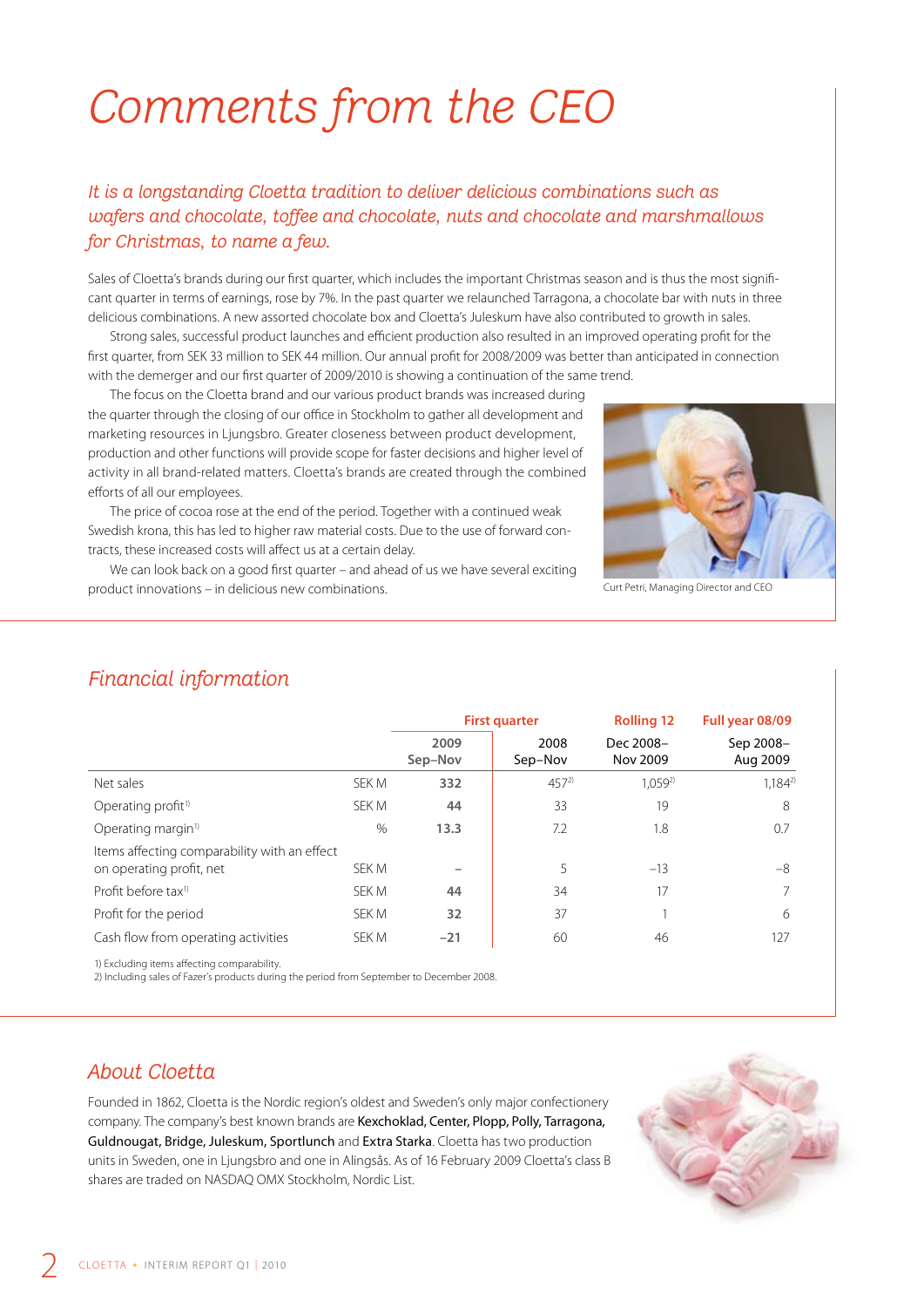### *Financial overview*

*The financial year runs from 1 September 2009 to 31 August 2010. All comments refer to quarterly figures unless otherwise specified.*

#### **Seasonal variations**

Cloetta's business follows a seasonal cycle in which the first quarter leading up to Christmas (September–November) is the strongest from a sales and earnings perspective. To a large extent, the company's full-year profit is therefore dependent on sales during this period. The Easter holiday, which is the second peak season in the confectionery market, falls in Cloetta's third quarter, but affects sales in both the second (December–February) and third quarters (March–May) to a varying degree from year to year since Easter falls in either March or April. Cloetta's fourth quarter (June–August) is the weakest of the year in relative terms, as consumption of confectionery is normally lower during the summer months.

#### **Net sales**

Net sales for the quarter fell to SEK 332 million (457), which is mainly due to Cloetta's discontinued sales of Fazer products as of 1 January 2009.

Sales Cloetta's products rose by 7%, excluding sales of products manufactured on contract to Fazer and Cloetta's licensed sales of Fazer products during the period from September to December 2008.

In the Swedish market, which accounts for around 85% of sales, sales of Cloetta's products increased by 5%. The rise in net sales is partly attributable to strong Christmas sales, with particularly robust growth for Cloetta's new assorted chocolate box and Juleskum.

Sales of Cloetta's ten prioritised brands were up by 3% compared to the prior year, where the relaunch of Tarragona and introduction of the Center Nougat role made a positive contribution to sales for the quarter. Cloetta's prioritised brands are Kexchoklad, Center, Plopp, Polly, Tarragona, Guldnougat, Bridge, Juleskum, Sportlunch and Extra Starka.

#### **Profit**

#### *Gross profit*

Gross profit for the period was SEK 114 million (129), which corresponds to a gross margin of 34.3% (28.2). The figure for the comparison period includes restructuring charges of SEK 5 million. Gross margin for the period was strengthened by successful sales of Cloetta's products and high efficiency in production. The price of cocoa continued to increase during the autumn, which together with a weak Swedish krona had a negative impact on manufacturing costs. Due to the use of forward contracts for cocoa and currencies, these higher costs will affect earnings at a certain delay.

#### *Operating profit*

Selling and administrative expenses amounted to SEK 74 million (134). The comparison period included restructuring charges of SEK 33 million. Excluding these charges, selling and administrative expenses decreased by SEK 27 million, which is mainly connected to Cloetta's licensed sales of Fazer products during the period from September to December 2008.

Operating profit improved to SEK 44 million (38) with an operating margin of 13.3% (8.3). Compared to operating profit for the year-earlier quarter, which amounted to SEK 33 million excluding items affecting comparability, operating profit for the period was up by SEK 11 million. The previous year included profit of SEK 3 million on the sale of Fazer's products. Operating profit for the period was positively affected by foreign exchange gains of SEK 4 million (0). Foreign exchange effects are reported together with other operating income and expenses.

#### *Profit before tax*

Profit before tax was SEK 44 million (39). Net financial items totalled SEK 0 million, compared to SEK 1 million the year before.

#### *Profit for the period*

Profit after tax amounted to SEK 32 million (37), equal to basic and diluted earnings per share of SEK 1.30 (1.53). The period's income tax expense was SEK –12 million (–2). Starting in 2009 the corporate tax in Sweden has been reduced from 28% to 26.3%. The lower tax rate was applied



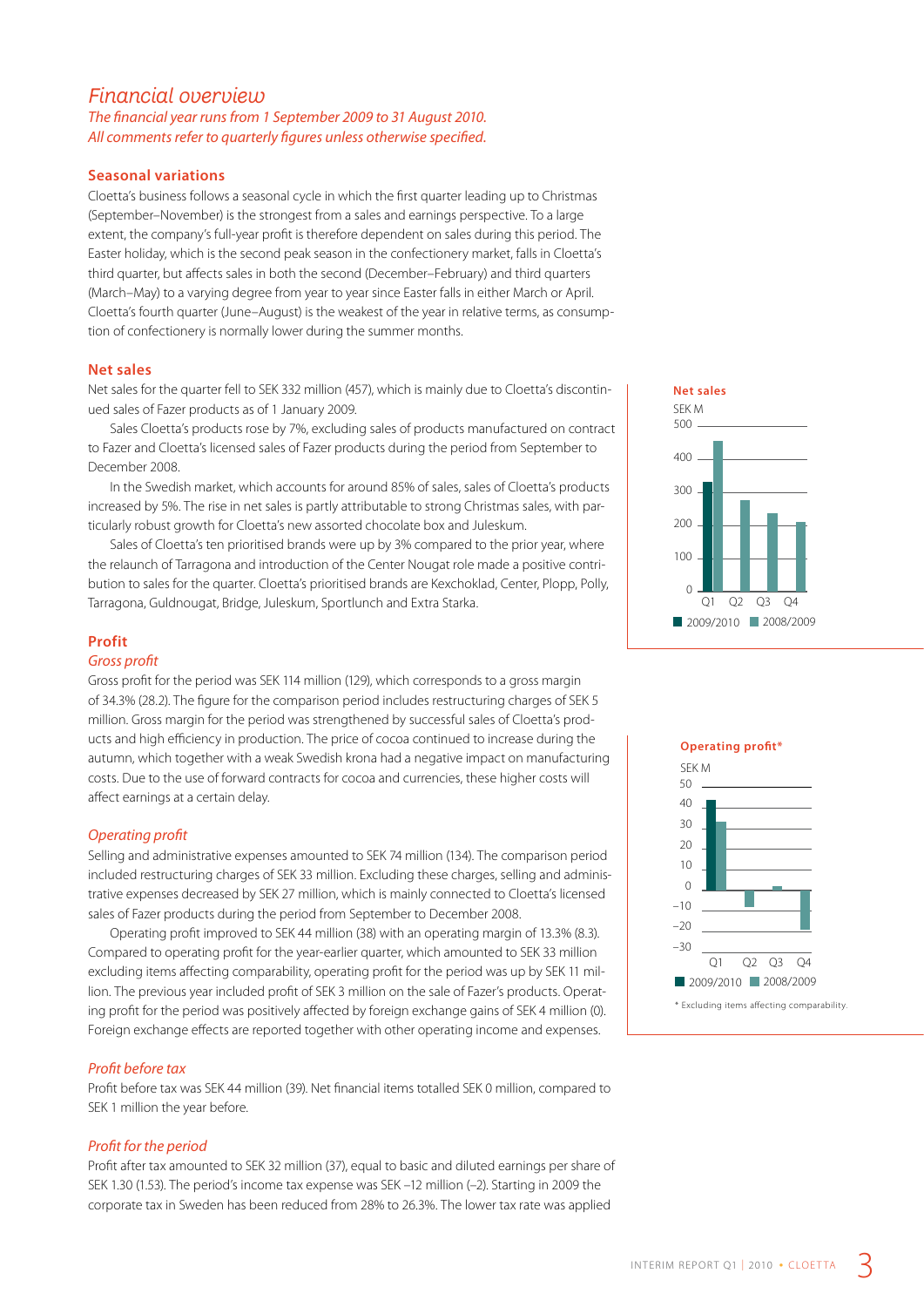in calculation of deferred tax on untaxed reserves in the previous period and reduced the period's income tax expense by approximately SEK 7 million.

#### *Rolling 12 months*

Net sales for the rolling 12 month period totalled SEK 1,059 million. Operating profit for the rolling 12 month period was SEK 6 million, or SEK 19 million excluding items affecting comparability.

#### **Financing and liquidity**

Cash and cash equivalents and short-term investments at the end of the period amounted to SEK 240 million (270).

Cloetta's working capital requirement is exposed to seasonal variations, partly due to a build-up of inventories in preparation for increased sales during the Christmas holiday. This means that the working capital requirement is normally highest during the autumn, i.e. in the first quarter, and lowest at the end of the financial year, i.e. in the second quarter.

Cash flow from operating activities for the period amounted to SEK –21 million (60). Net cash of SEK 16 million (23) was utilised for investments in property, plant and equipment. Interest-bearing assets exceeded interest-bearing liabilities by a net amount (i.e. a net receivable) of SEK 145 million (200). The net receivable thus decreased by SEK 12 million during the period. The equity/assets ratio was 63.7% (61.2).

#### **Capital expenditure**

Gross expenditure on property plant and equipment during the period totalled SEK 16 million (23) and included both capacity and replacement investments in the existing production lines. Depreciation amounted to SEK 11 million (13).

### *Other disclosures*

#### **Employees**

The average number of employees during the period was 465 (490), where the decrease refers mainly to the previous year's staff reductions in response to redundancies arising in connection with the demerger and the workforce reductions carried out at the factory in Alingsås.

#### **Parent Company**

Cloetta AB's primary activities include head office functions such as group-wide management and administration.

Net sales in the Parent Company for the period reached SEK 9 million (10) and referred mainly to intra-group services. Operating profit was SEK –1 million (–1), of which restructuring charges in connection with the demerger amounted to SEK 5 million in the comparison period.

Net financial items totalled SEK –1 million (0). Profit before tax was SEK –2 million (–1) and profit after tax was SEK –2 million (–2).

Cash and cash equivalents and short-term investments amounted to SEK 57 million (2). Cloetta's SEK 30 million convertible note programme for the employees runs from 14 May

2009 to 30 March 2012 and will bear interest at a rate equal to STIBOR plus 2.5 percentage points. The convertible notes can be converted to class B shares in Cloetta during the period from 25 February 2011 to 25 February 2012 at a conversion rate of SEK 30.40, which upon full conversion will increase the number of class B shares by 1,004,889. The interest rate for the period from 10 November 2009 to 10 November 2010 has been set at 3.48%. The next interest instalment is due for payment on 10 November 2010.

#### **The Cloetta share**

On 4 February 2009, the stock exchange's listing committee approved Cloetta's application for listing on NASDAQ OMX Stockholm. On 16 February 2009, trading the class B share of Cloetta AB (publ) commenced on NASDAQ OMX Stockholm. The share is traded under the ticker symbol CLA B with ISIN code SE0002626861. A round lot consists of one (1) share.

During the period from 1 September to 30 November 2009, 2,240,543 shares were traded. The highest quoted bid price for the Cloetta share was SEK 34.0 and the lowest was SEK 27.60.



Cloetta's new assorted chocolate box was launched for Christmas 2009

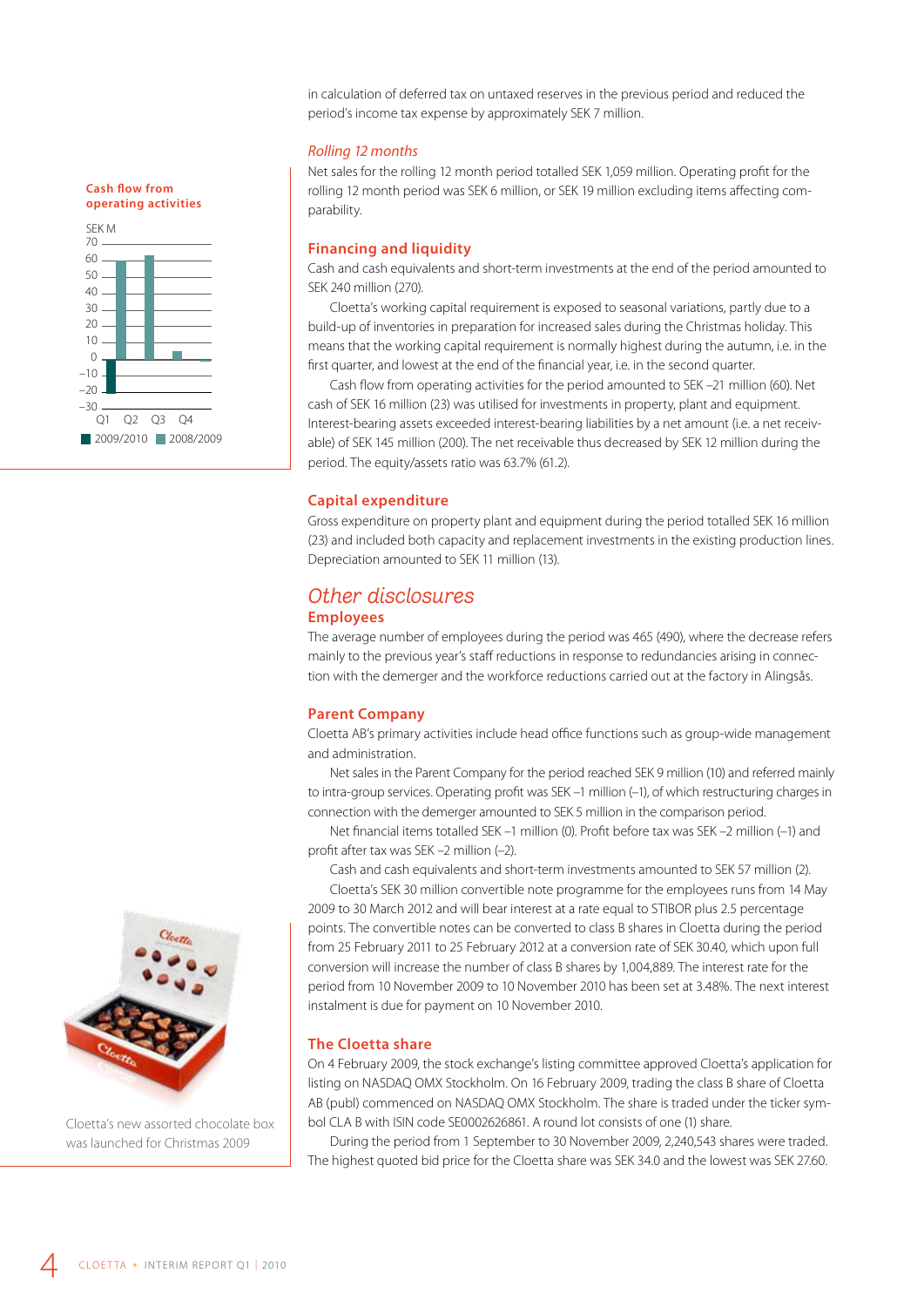#### **Shareholders**

AB Malfors Promotor is the principal shareholder in Cloetta AB (publ). At 30 November 2009, Cloetta AB had 3,956 shareholders and the principal shareholder Malfors Promotor held 74.6% of the votes and 52.3% of the share capital. During the quarter, Malfors Promotor increased its holding through the acquisition of an additional 1,800,000 class B shares. Other institutional investors held 13.3% of the votes and 25.0% of the share capital.

#### **Related party transactions**

The definition of related party transactions changed in connection with Cloetta's separation from the Fazer group. Following the demerger, Cloetta AB is an independent and autonomous company. Its principal shareholder is AB Malfors Promotor and any buying and selling of goods and services between Cloetta and the principal shareholder are regarded as related party transactions. No such transactions took place during the period under review.

#### **Subsequent events**

Cloetta has signed an agreement with En Svensk Klassiker (A Swedish Classic) to become head sponsor of sporting Sweden's crowning achievement. En Svensk Klassiker consists of five well known and legendary long-distance races in cycling, cross-country skiing, swimming and running.

In a sponsorship context, Kexchoklad is closely associated with the mountains and skiing. But the new agreement will provide scope to cooperate with a partner that works across all seasons with challenges that appeal to the Swedish people. Here, Kexchoklad will be visible and contribute to a better and happier performance.

#### **Other**

The interim report for the second quarter (December 2009 to February 2010) will be published on 23 March 2010.

> Ljungsbro, 18 December 2009 Cloetta AB (publ)

> > Olof Svenfelt *Board Chairman*

Ulrika Stuart Hamilton Mikael Svenfelt Meg Tivéus *Board member Board member Board member*

*Employee representative Employee representative*

There is a greater focus on launching attractive new products to customers and consumers under Cloetta's strong brands.

#### Kexchoklad



Lennart Bohlin Johan Hjertonsson *Board member Board member*

Lena Grönedal and Birgitta Hillman

Curt Petri *Managing Director and CEO*

*The information in this report has not been reviewed by the company's auditors.*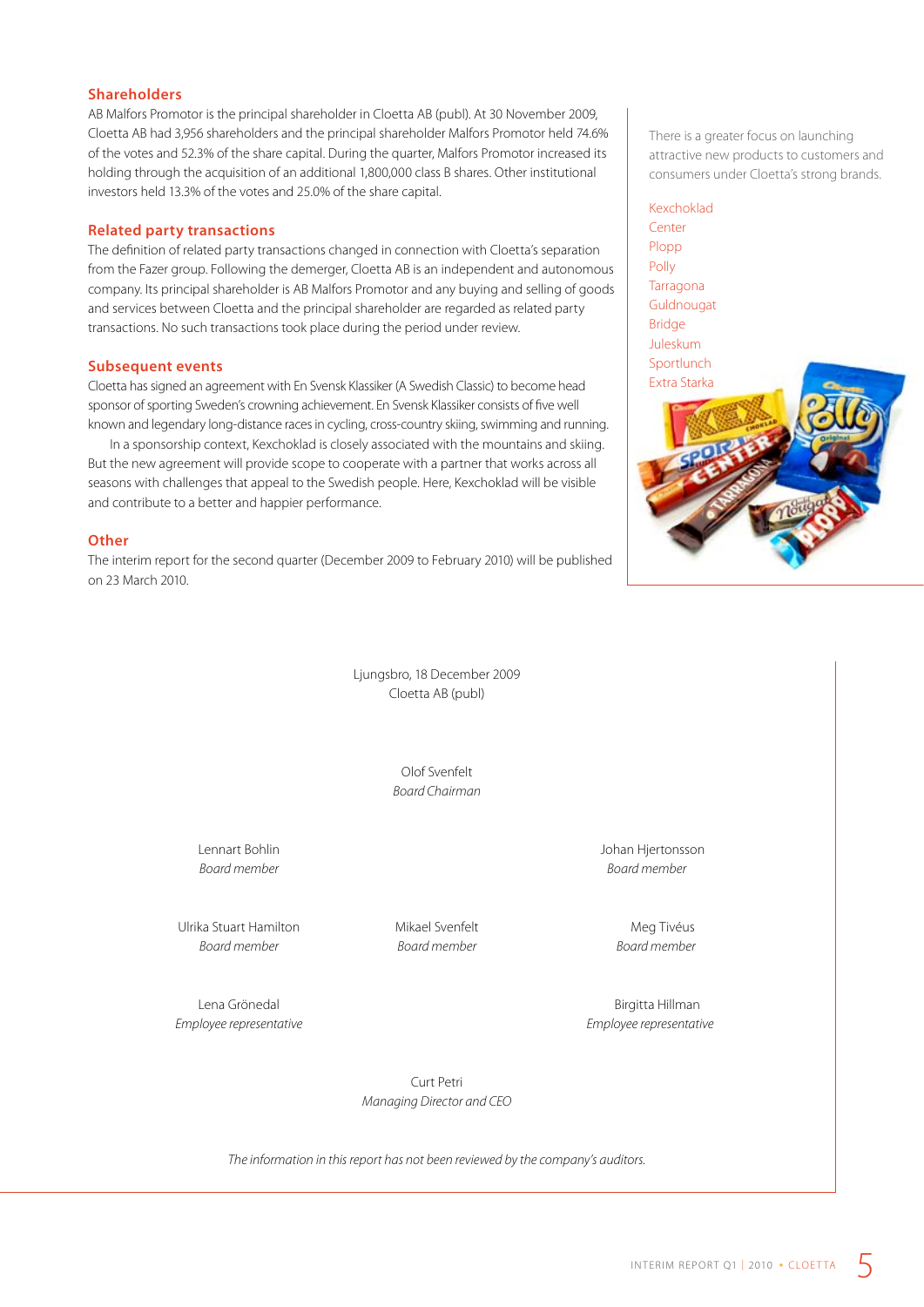## *Summary consolidated profit and loss accounts*

|                                                 | <b>First quarter</b> |                          | <b>Rolling 12</b>     | Full year 08/09       |
|-------------------------------------------------|----------------------|--------------------------|-----------------------|-----------------------|
| SEK M                                           | 2009<br>Sep-Nov      | 2008<br>Sep-Nov          | Dec 2008-<br>Nov 2009 | Sep 2008-<br>Aug 2009 |
| Net sales                                       | 332                  | 457                      | 1,059                 | 1,184                 |
| Cost of goods sold                              | $-218$               | $-328$                   | $-738$                | $-848$                |
| Gross profit                                    | 114                  | 129                      | 321                   | 336                   |
| Other operating income                          | 4                    | 43                       | $-2$                  | 37                    |
| Selling and administrative expenses             | $-74$                | $-134$                   | $-305$                | $-365$                |
| Other operating expenses                        | 0                    | $\overline{\phantom{0}}$ | $-8$                  | $-8$                  |
| <b>Operating profit</b>                         | 44                   | 38                       | 6                     | $\overline{0}$        |
| Financial items                                 | 0                    | $\mathbf{1}$             | $-2$                  | $-1$                  |
| Profit/loss before tax                          | 44                   | 39                       | $\overline{4}$        | $-1$                  |
| Income tax expense                              | $-12$                | $-2$                     | $-3$                  | $\overline{7}$        |
| Profit for the period                           | 32                   | 37                       | $\mathbf{1}$          | 6                     |
| Profit for the period attributable to:          |                      |                          |                       |                       |
| Equity holders of the Parent Company            | 32                   | 37                       | $\mathbf{1}$          | 6                     |
| Earnings per share, basic and diluted           | 1.30                 | 1.53                     | 0.00                  | 0.23                  |
| Number of shares at end of period <sup>1)</sup> | 24,119,196           | 24,119,196               | 24,119,196            | 24,119,196            |

1) Which also corresponds to the average number of shares during the period.

## *Consolidated statements of comprehensive income*

|                                                         | <b>First quarter</b> |                 | <b>Rolling 12</b>     | Full year 08/09       |  |
|---------------------------------------------------------|----------------------|-----------------|-----------------------|-----------------------|--|
| SEK M                                                   | 2009<br>Sep-Nov      | 2008<br>Sep-Nov | Dec 2008-<br>Nov 2009 | Sep 2008-<br>Aug 2009 |  |
| Profit for the period                                   | 32                   | 37              |                       | 6                     |  |
| Other comprehensive income                              |                      |                 |                       |                       |  |
| Translation differences                                 | $\mathbf{0}$         | 0               | 0                     | $\Omega$              |  |
| Other comprehensive income for the period               | $\mathbf 0$          | $\mathbf 0$     | $\Omega$              | $\Omega$              |  |
| Total comprehensive income for the period               | 32                   | 37              |                       | 6                     |  |
| Comprehensive income for the period<br>attributable to: |                      |                 |                       |                       |  |
| Equity holders of the Parent Company                    | 32                   | 37              |                       | 6                     |  |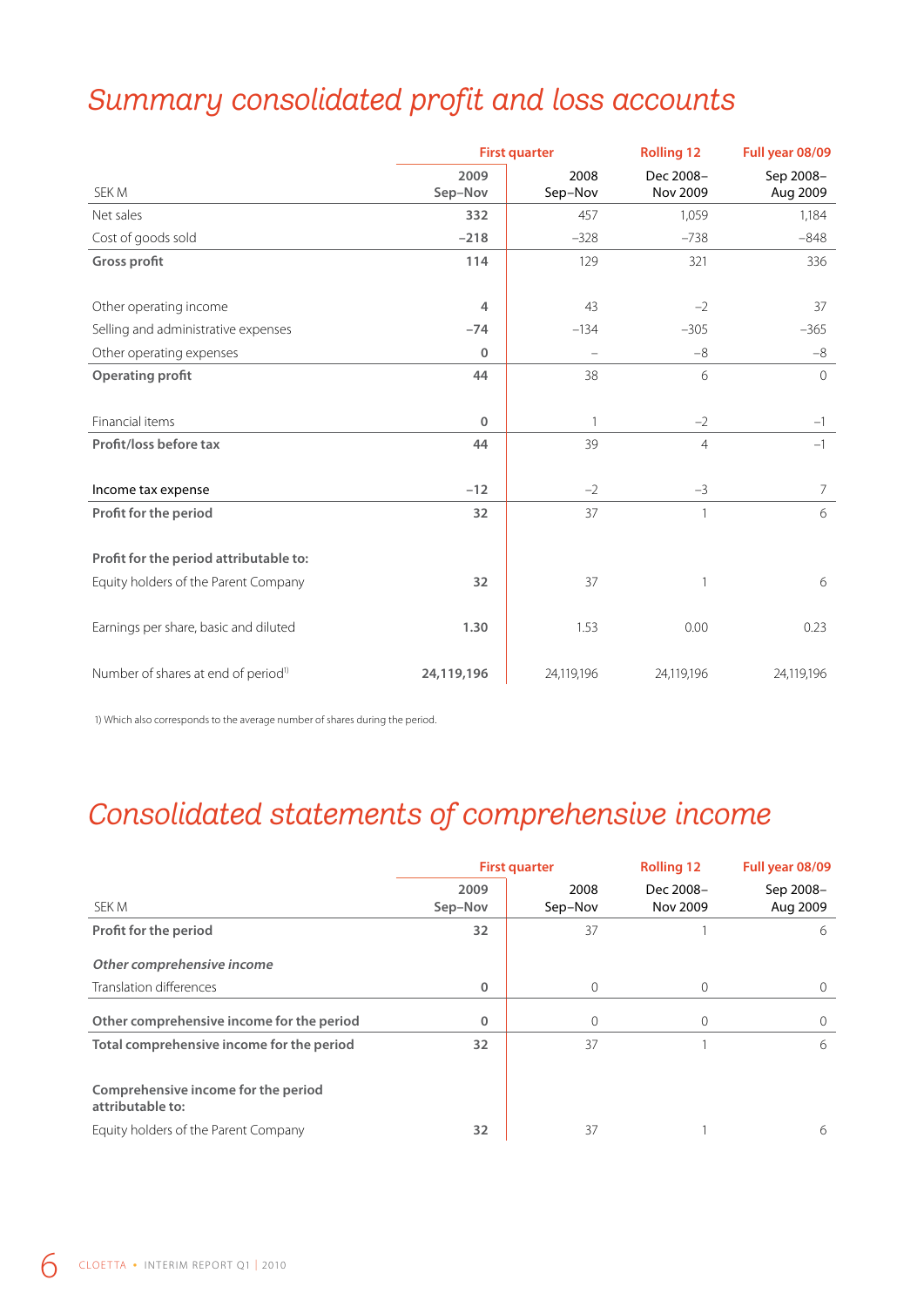### *Comparative information*

|                                                                                  | <b>First quarter</b> |                 | <b>Rolling 12</b>     | Full year 08/09       |
|----------------------------------------------------------------------------------|----------------------|-----------------|-----------------------|-----------------------|
| SEK M                                                                            | 2009<br>Sep-Nov      | 2008<br>Sep-Nov | Dec 2008-<br>Nov 2009 | Sep 2008-<br>Aug 2009 |
| Cost of goods sold                                                               |                      |                 |                       |                       |
| Restructuring charges                                                            |                      | $-5$            | $-2$                  | $-7$                  |
| Total cost of goods sold                                                         |                      | $-5$            | $-2$                  | $-7$                  |
| Selling and administrative expenses                                              |                      |                 |                       |                       |
| Restructuring charges                                                            |                      | $-33$           | $-11$                 | $-44$                 |
| Total selling and administrative expenses                                        |                      | $-33$           | $-11$                 | -44                   |
| Other operating income and expenses                                              |                      |                 |                       |                       |
| Compensation received from Fazer Confectionery for<br>restructuring charges      |                      | 28              |                       | 28                    |
| Compensation received from Fazer Confectionery for<br>forward exchange contracts |                      | 6               |                       | 6                     |
| Reversal of provision for additional purchase price                              |                      | 9               |                       | 9                     |
| Total other operating income and expenses                                        |                      | 43              |                       | 43                    |
| Effect on operating profit                                                       |                      | 5               | $-13$                 | -8                    |
| Income tax expense                                                               |                      | 1               | 4                     | 5                     |
| Effect on profit for the period                                                  |                      | 6               | $-9$                  | $-3$                  |

## *Quarterly data*

|                                            | Q1              | Q <sub>4</sub>  | Q <sub>3</sub>   | Q <sub>2</sub>        | Q <sub>1</sub>  |
|--------------------------------------------|-----------------|-----------------|------------------|-----------------------|-----------------|
|                                            | 2009<br>Sep-Nov | 2009<br>Jun-Aug | 2009<br>Mars-May | Dec 2008-<br>Feb 2009 | 2008<br>Sep-Nov |
| Net sales, SEK M                           | 332             | 212             | 237              | $278^{2}$             | $457^{2}$       |
| Operating profit/loss, SEK M               | 44              | $-22$           | $-8$             | -8                    | 38              |
| Operating margin, %                        | 13.3            | neg.            | neg.             | neg.                  | 8.3             |
| Operating profit/loss, SEK M <sup>1)</sup> | 44              | $-19$           |                  | $-8$                  | 33              |
| Operating margin, % <sup>1)</sup>          | 13.3            | neg.            | 0.8              | neg.                  | 7.2             |
| Earnings per share, SEK                    | 1.30            | $-0.80$         | $-0.32$          | $-0.18$               | 1.53            |

1) Excluding items affecting comparability.

2) Including sales of Fazer's products during the period from September to December 2008.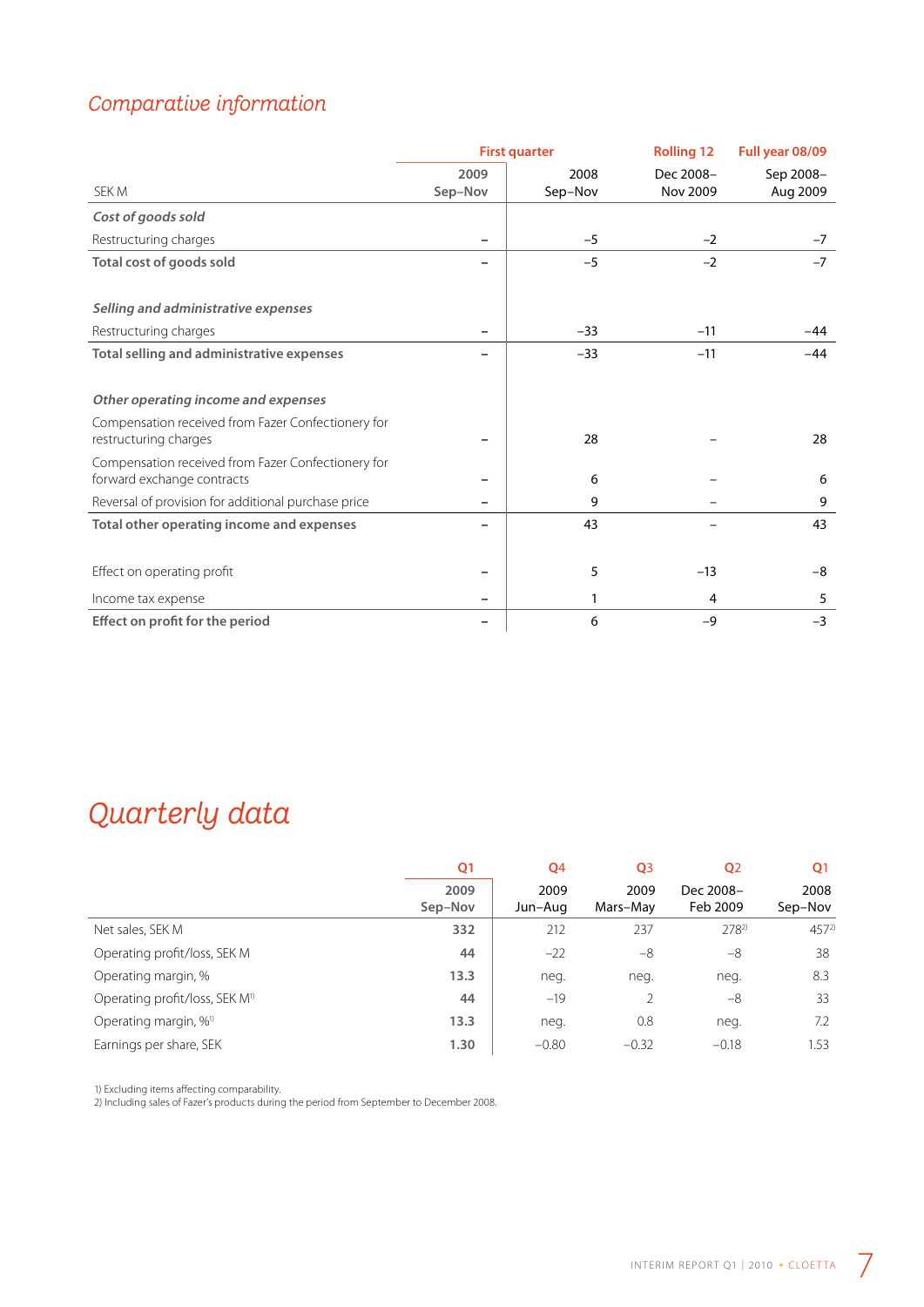## *Summary consolidated balance sheets*

| SEK M                                | 2009<br>30 Nov          | 2008<br>30 Nov | 2009<br>31 Aug |
|--------------------------------------|-------------------------|----------------|----------------|
| <b>ASSETS</b>                        |                         |                |                |
| <b>Non-current assets</b>            |                         |                |                |
| Intangible assets                    |                         |                |                |
| Goodwill                             | 91                      | 91             | 91             |
| Other intangible assets              | 53                      | 53             | 52             |
| Tangible assets                      | 466                     | 407            | 461            |
| Financial assets                     | $\overline{2}$          | $\overline{4}$ | $\overline{2}$ |
| <b>Total non-current assets</b>      | 612                     | 555            | 606            |
| <b>Current assets</b>                |                         |                |                |
| Inventories                          | 118                     | 140            | 117            |
| Current receivables                  | 197                     | 245            | 113            |
| Short-term investments               | 21                      | 21             | 21             |
| Cash and cash equivalents            | 219                     | 249            | 256            |
| <b>Total current assets</b>          | 555                     | 655            | 507            |
| <b>TOTAL ASSETS</b>                  | 1,167                   | 1,210          | 1,113          |
| <b>EQUITY AND LIABILITIES</b>        |                         |                |                |
| Equity                               | 743                     | 740            | 711            |
| <b>Non-current liabilities</b>       |                         |                |                |
| Deferred tax liability               | 108                     | 104            | 108            |
| Other provisions                     | 72                      | 106            | 73             |
| Convertible debenture loan           | 27                      |                | 26             |
| <b>Total non-current liabilities</b> | 207                     | 210            | 207            |
| <b>Current liabilities</b>           | 217                     | 260            | 195            |
| <b>Total equity and liabilities</b>  | 1,167                   | 1,210          | 1,113          |
| Pledged assets                       | $\overline{2}$          | $\overline{4}$ | $\overline{2}$ |
| Contingent liabilities               | $\overline{\mathbf{2}}$ | 7              | $\overline{2}$ |

## *Consolidated statements of changes in equity*

| SEK M                                           | 2009<br>Sep-Nov          | 2008<br>Sep-Nov | Sep 2008-<br>Aug 2009 |
|-------------------------------------------------|--------------------------|-----------------|-----------------------|
| Equity at beginning of period                   | 711                      | 707             | 707                   |
| Total comprehensive income for the period       | 32                       | 37              | 6                     |
| Contributed capital, convertible debenture loan | $\overline{\phantom{0}}$ |                 | $\mathcal{L}$         |
| Dividend                                        | $\overline{\phantom{0}}$ | $-4$            | $-4$                  |
| Equity at end of period                         | 743                      | 740             | 711                   |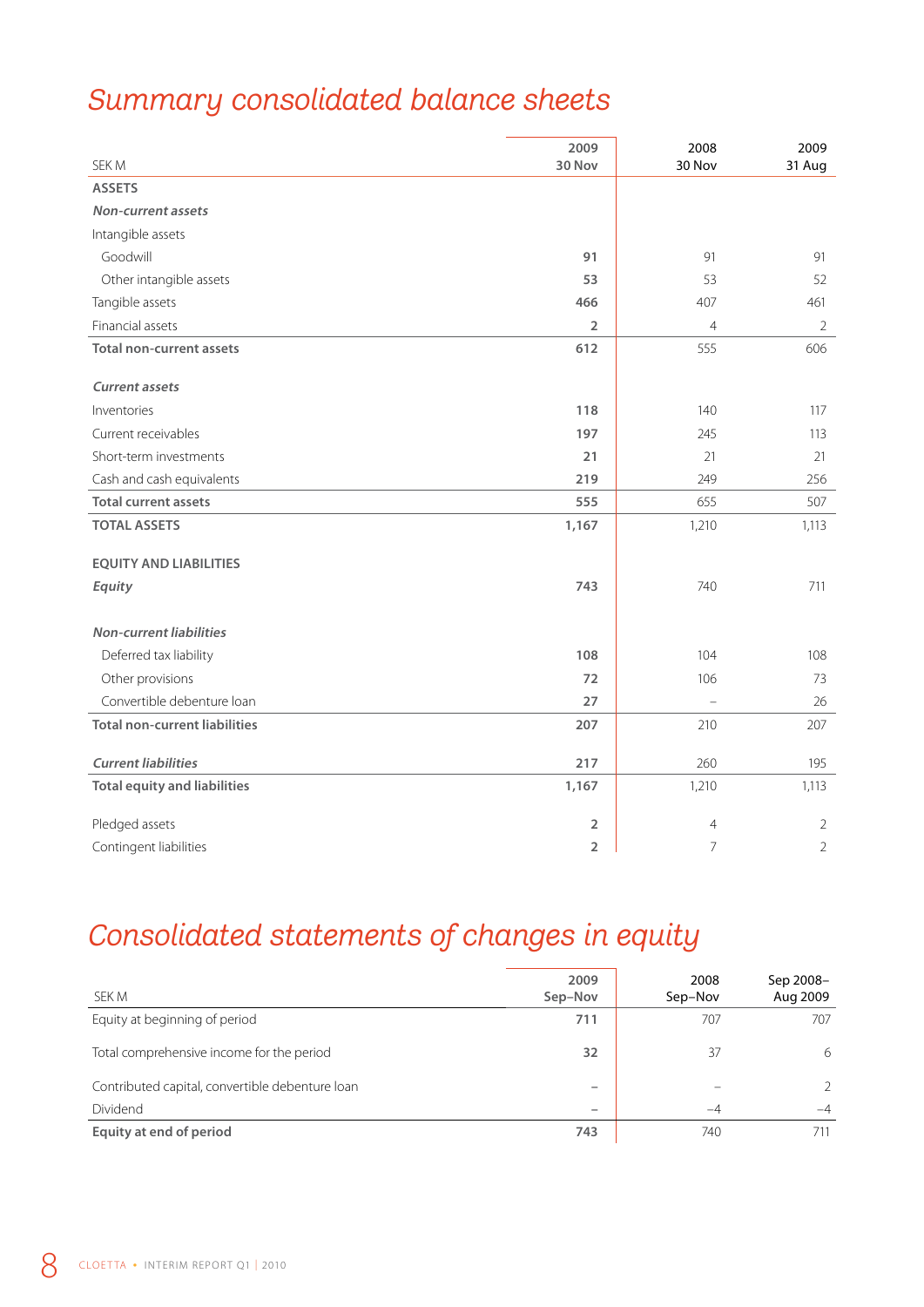## *Summary consolidated cash flow statements*

|                                                                          | <b>First quarter</b> |                 | <b>Rolling 12</b>     | Full year 08/09       |
|--------------------------------------------------------------------------|----------------------|-----------------|-----------------------|-----------------------|
| SEK M                                                                    | 2009<br>Sep-Nov      | 2008<br>Sep-Nov | Dec 2008-<br>Nov 2009 | Sep 2008-<br>Aug 2009 |
| Cash flow from operating activities before changes<br>in working capital | 46                   | 86              | 8                     | 48                    |
| Changes in working capital                                               | $-67$                | $-26$           | 38                    | 79                    |
| Cash flow from operating activities                                      | $-21$                | 60              | 46                    | 127                   |
| Cash flow from investing activities                                      | $-16$                | $-44$           | $-101$                | $-129$                |
| Cash flow after investing activities                                     | $-37$                | 16              | $-55$                 | $-2$                  |
| Cash flow from financing activities                                      |                      | $-46$           | 25                    | $-21$                 |
| Cash flow for the period                                                 | $-37$                | $-30$           | $-30$                 | $-23$                 |
| Cash and cash equivalents at beginning of period                         | 256                  | 279             | 249                   | 279                   |
| Cash and cash equivalents at end of period                               | 219                  | 249             | 219                   | 256                   |
| Cash, cash equivalents and short-term investments<br>< 3 months          | 219                  | 249             | 219                   | 256                   |
| Short-term investments $>$ 3 months                                      | 21                   | 21              | 21                    | 21                    |
| Total cash, cash equivalents<br>and short-term investments               | 240                  | 270             | 240                   | 277                   |

### *Key ratios*

|                                                                     |              |                 | <b>First quarter</b> | Full year 08/09       | 2008            |
|---------------------------------------------------------------------|--------------|-----------------|----------------------|-----------------------|-----------------|
|                                                                     |              | 2009<br>Sep-Nov | 2008<br>Sep-Nov      | Sep 2008-<br>Aug 2009 | 2008<br>Jan-Aug |
| Operating profit/loss                                               | SEK M        | 44              | 38                   | $\Omega$              | $-84$           |
| Operating margin                                                    | $\%$         | 13.3            | 8.3                  | 0                     | neg.            |
| Items affecting comparability with<br>an effect on operating profit | SEK M        |                 | 5                    | $-8$                  | $-92$           |
| Operating profit excluding items affecting<br>comparability         | SEK M        | 44              | 33                   | 8                     | 8               |
| Operating margin excluding items affecting<br>comparability         | $\%$         | 13.3            | 7.2                  | 0.7                   | 1.0             |
| Profit/loss before tax                                              | SEK M        | 44              | 39                   | $-1$                  | $-81$           |
| Earnings per share, basic and diluted                               | <b>SEK</b>   | 1.30            | 1.53                 | 0.23                  | $-3.50$         |
| Earnings per share, basic and diluted <sup>1)</sup>                 | <b>SFK</b>   | 1.30            | 1.29                 | 0.35                  | 0.31            |
| Return on capital employed <sup>1,2)</sup>                          | $\%$         | 2.6             | 4.5                  | 1.2                   | 3.8             |
| Return on equity after tax <sup>1,2)</sup>                          | $\%$         | 1.5             | 3.7                  | 1.3                   | neg.            |
| Cash flow from operating activities                                 | <b>SEK M</b> | $-21$           | 60                   | 127                   | $-35$           |
| Cash flow after investments in property,<br>plant and equipment     | SEK M        | $-37$           | 37                   | 16                    | $-121$          |
| Net receivable                                                      | SEK M        | 145             | 200                  | 183                   | 171             |
| Equity/assets ratio                                                 | $\%$         | 63.7            | 61.2                 | 63.9                  | 60.9            |
| Equity per share                                                    | <b>SEK</b>   | 30.81           | 30.70                | 29.48                 | 29.34           |
| Average number of employees                                         |              | 465             | 490                  | 464                   | 503             |
| Number of shares at end of period <sup>3)</sup>                     |              | 24,119,196      | 24,119,196           | 24,119,196            | 24,119,196      |

1) Excluding items affecting comparability.

2) Refers to rolling 12-month period.

3) Which also corresponds to the average number of shares during the period.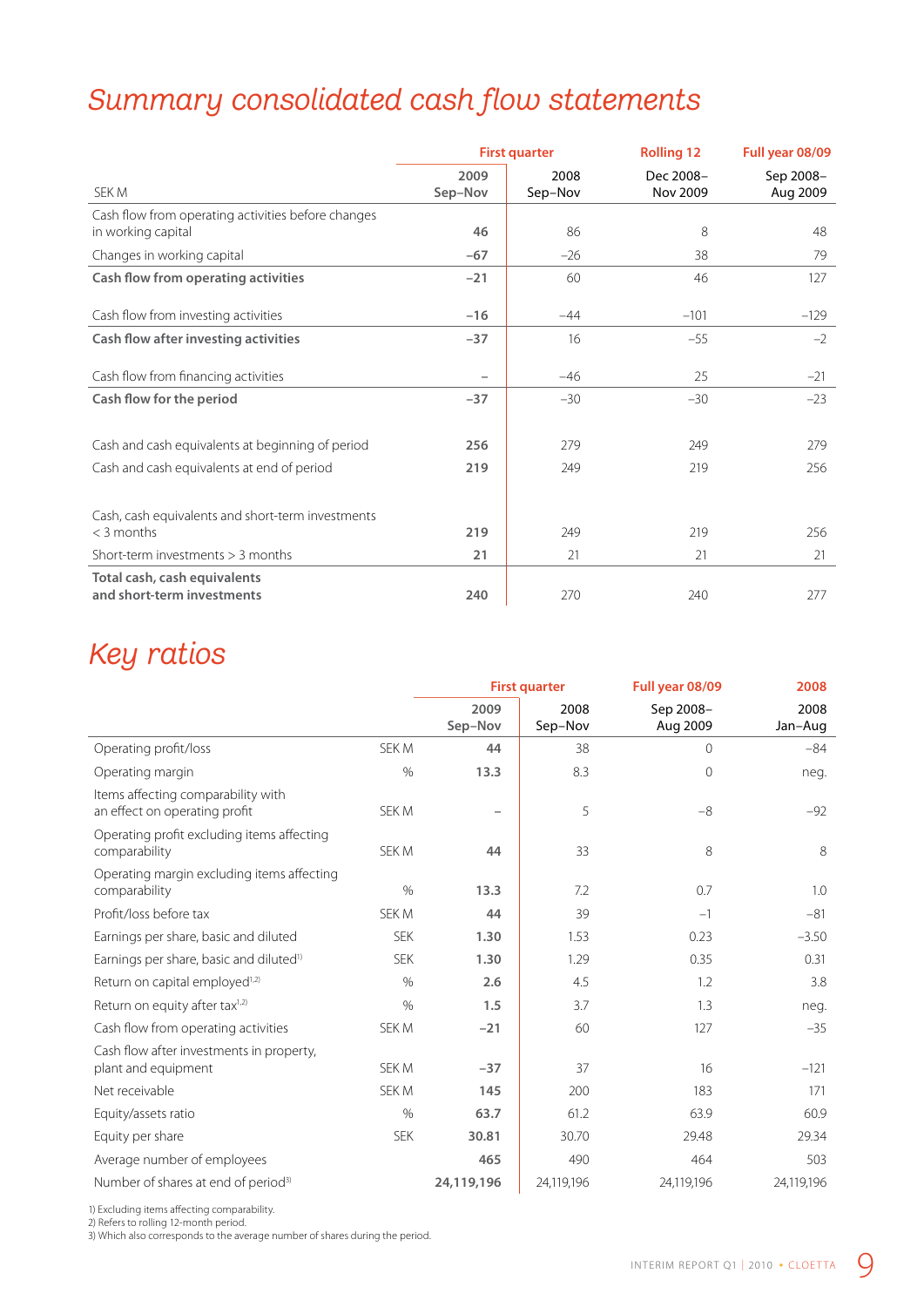## *Summary parent company profit and loss accounts*

|                                                 | <b>First quarter</b> | Full year 08/09 |                       |
|-------------------------------------------------|----------------------|-----------------|-----------------------|
| SEK M                                           | 2009<br>Sep-Nov      | 2008<br>Sep-Nov | Sep 2008-<br>Aug 2009 |
| Net sales                                       | 9                    | 10 <sup>1</sup> | 39                    |
| Costs for property management and sold services | $\mathbf{0}$         | $\mathbf{0}$    | $-1$                  |
| Gross profit                                    | 9                    | 10              | 38                    |
|                                                 |                      |                 |                       |
| Administrative expenses                         | $-10$                | $-11$           | -41                   |
| Other operating income and expenses             | $\mathbf{0}$         |                 | $\mathbf 0$           |
| <b>Operating profit/loss</b>                    | $-1$                 | $-1$            | $-3$                  |
|                                                 |                      |                 |                       |
| Result from participations in group companies   |                      |                 | 80                    |
| Other financial income and expenses             | $-1$                 | 0               | $-1$                  |
| Profit/loss before tax                          | $-2$                 | $-1$            | 76                    |
|                                                 |                      |                 |                       |
| Appropriations                                  |                      |                 | $-1$                  |
| Income tax expense                              | $\mathbf{0}$         | $-1$            |                       |
| Profit/loss for the period                      | $-2$                 | $-2$            | 76                    |

## *Summary parent company balance sheets*

|                                      | 2009   | 2008           | 2009           |
|--------------------------------------|--------|----------------|----------------|
| SEK M                                | 30 Nov | 30 Nov         | 31 Aug         |
| <b>ASSETS</b>                        |        |                |                |
| <b>Non-current assets</b>            |        |                |                |
| Tangible assets                      | 4      | $\overline{4}$ | $\overline{4}$ |
| Financial assets                     | 539    | 538            | 539            |
| <b>Total non-current assets</b>      | 543    | 542            | 543            |
|                                      |        |                |                |
| <b>Current assets</b>                | 95     | 50             | 98             |
| <b>TOTAL ASSETS</b>                  | 638    | 592            | 641            |
| <b>EQUITY AND LIABILITIES</b>        |        |                |                |
| Equity                               |        |                |                |
| Restricted                           | 121    | 121            | 121            |
| Non-restricted                       | 479    | 401            | 481            |
| <b>Total equity</b>                  | 600    | 522            | 602            |
| <b>Untaxed reserves</b>              | 1      | -              | $\mathbf{1}$   |
| <b>Non-current liabilities</b>       |        |                |                |
| Other provisions                     | 0      | $\overline{0}$ | $\overline{0}$ |
| Convertible debenture loan           | 27     |                | 26             |
| <b>Total non-current liabilities</b> | 27     | $\mathbf 0$    | 26             |
| <b>Current liabilities</b>           | 10     | 70             | 12             |
| <b>TOTAL EQUITY AND LIABILITIES</b>  | 638    | 592            | 641            |
|                                      |        |                |                |
| Pledged assets                       | None   | None           | None           |
| Contingent liabilities               | 72     | 75             | 71             |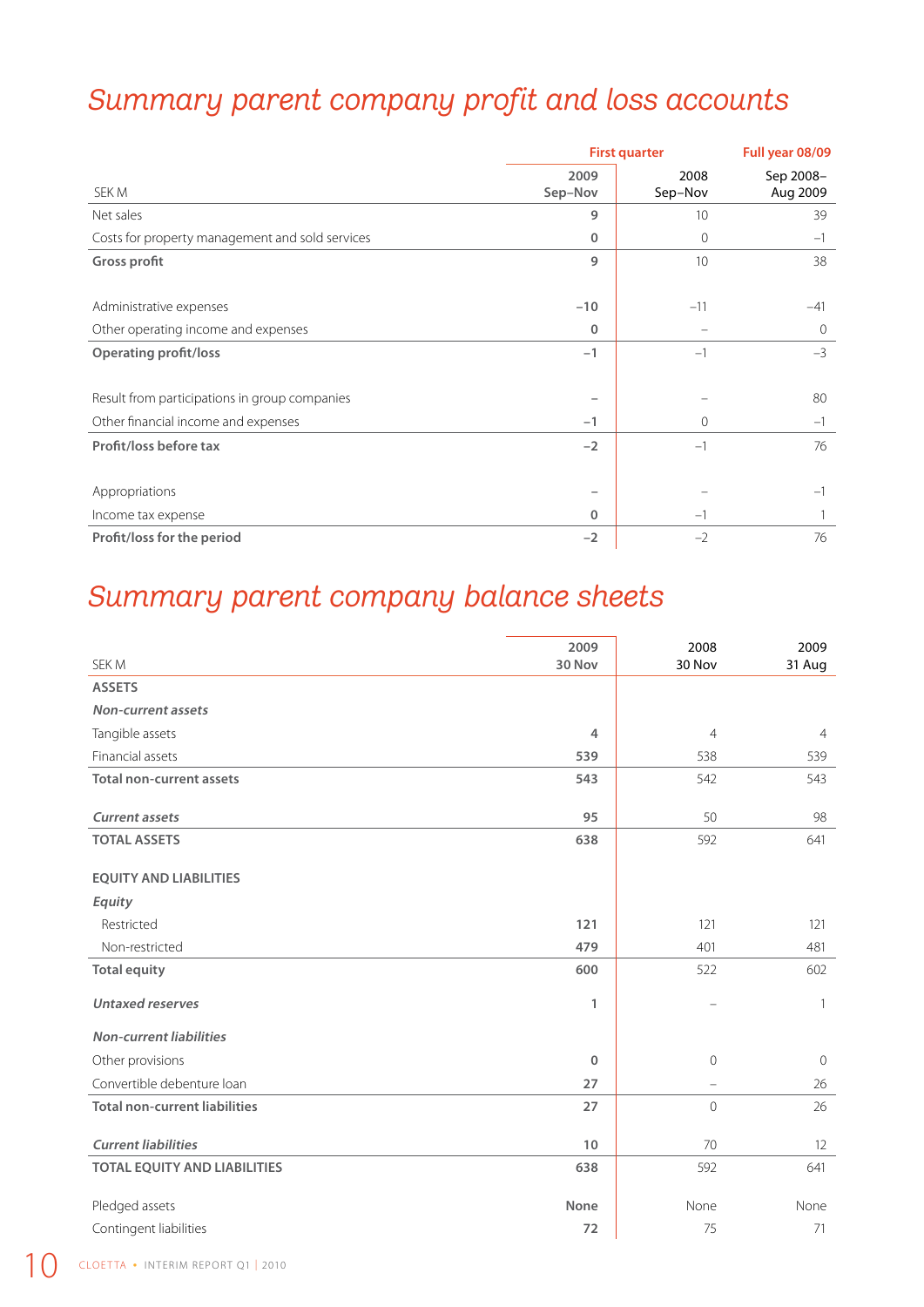#### **Operating and financial risks in the Group and the Parent Company**

Through its operations, the Cloetta Group is exposed to both operating and financial risks. The operating risks and handled by the operating units and the financial risks by the central finance function.

The Group's manufacturing costs account for approximately 55% of total costs. Of total manufacturing costs, raw materials and packaging make up approximately 60%. The most significant raw materials in terms of value are cocoa, sugar and milk products. Compared to the previous year, the prices of several raw materials have risen. Due to the use of forward contracts, the impact of these rising costs on earnings is somewhat delayed. Price development for raw materials is monitored and analysed continuously.

The Group's financial risks consist primarily of currency risk, interest rate risk and credit risk. Cash and cash equivalents and short-term investments at 30 November 2009 amounted to SEK 240 million. The Group's investment strategies are based on the guidelines set out in the Board's finance policy. With regard to the Group's currency hedging, 71% of the forecasted net flows at 30 November 2009 were hedged for a period of 9 months forward, which is in line with the Group's finance policy.

Because the Parent Company's operations consist mainly of group-wide management and administration, its risks are limited to interest rate risk and liquidity risk.

Further more information about risk management, see the annual report for 2009 at www.cloetta.se.

#### **Accounting policies and other disclosures**

The consolidated financial statements are presented in accordance with the International Financial Reporting Standards (IFRS) established by the International Accounting Standards Board (IASB) and the interpretations issued by the International Financial Reporting Interpretations Committee (IFRIC) which have been endorsed by the European Commission for application in the EU. The applied standards and interpretations are those that were in force and had been endorsed by the EU at 1 September 2009. Furthermore, the Swedish Financial Reporting Board's recommendation RFR 1.2, Supplementary Accounting Rules for Groups, has been applied.

The consolidated interim report is presented in accordance with IAS 34 Interim Financial Reporting and in compliance with the relevant provisions in the Swedish Companies Act and the Swedish Securities Market Act. The same accounting and valuations methods have been applied as in the most recent annual report. The interim report for the Parent Company has been prepared in accordance with the Swedish Companies Act and the Swedish Securities Market Act, which are consistent with the provisions in recommendation RFR 2.2, Accounting for Legal Entities. The same accounting and valuation methods have been applied as in the most recent annual report.

IFRS 8 (Operating Segments) is effective for financial periods beginning on or after 1 January 2009 and thus applies to the Group starting in the current financial year. The new standard requires operating segments to be identified on the basis of internal reports about components of the entity that are regularly reviewed by the chief operating decision-maker. Because the financial statements are presented in conformity with internal reporting to the management, this standard will not affect the presentation of the financial statements.

IAS 1 (Presentation of Financial Statements) is effective for financial periods beginning on or after 1 January 2009 and thus applies to the Group starting in the current financial year. The revised standard primarily requires changes in the presentation and titles of financial statements. The change will not affect the determination of the reported amounts. The change has affected the Group in that income and expenses, which were previously presented in the statement of changes in equity, are now presented in a separate report directly following the profit and loss account; the consolidated statement of comprehensive income. The statement of changes in equity includes only transactions with owners.

Detailed information about the accounting policies can be found in the annual report for 2009, at www.cloetta.se.

#### **Critical accounting estimates and assumptions**

The preparation of financial statements in conformity with IFRS requires the management to make judgements, estimates and assumptions that affect the application of the accounting policies and the reported amounts of assets, liabilities, income and expenses. Actual outcomes may differ from these estimates and assumptions.

The estimates and assumptions are evaluated on a regular basis. Changes in estimates are reported in the period of the change, if the change affects that period only; or in the period of the change and future periods, if the change affects both.

#### **Demerger of Cloetta Fazer**

More information about the demerger of Cloetta Fazer is provided on page 49 of Cloetta's annual report for 2009 at www.cloetta.se.

For information about risk management, see pages 53 and 87 of Cloetta's annual report for 2009 at www.cloetta.se

For detailed accounting policies, see page 69 of Cloetta's annual report for 2009 at www.cloetta.se